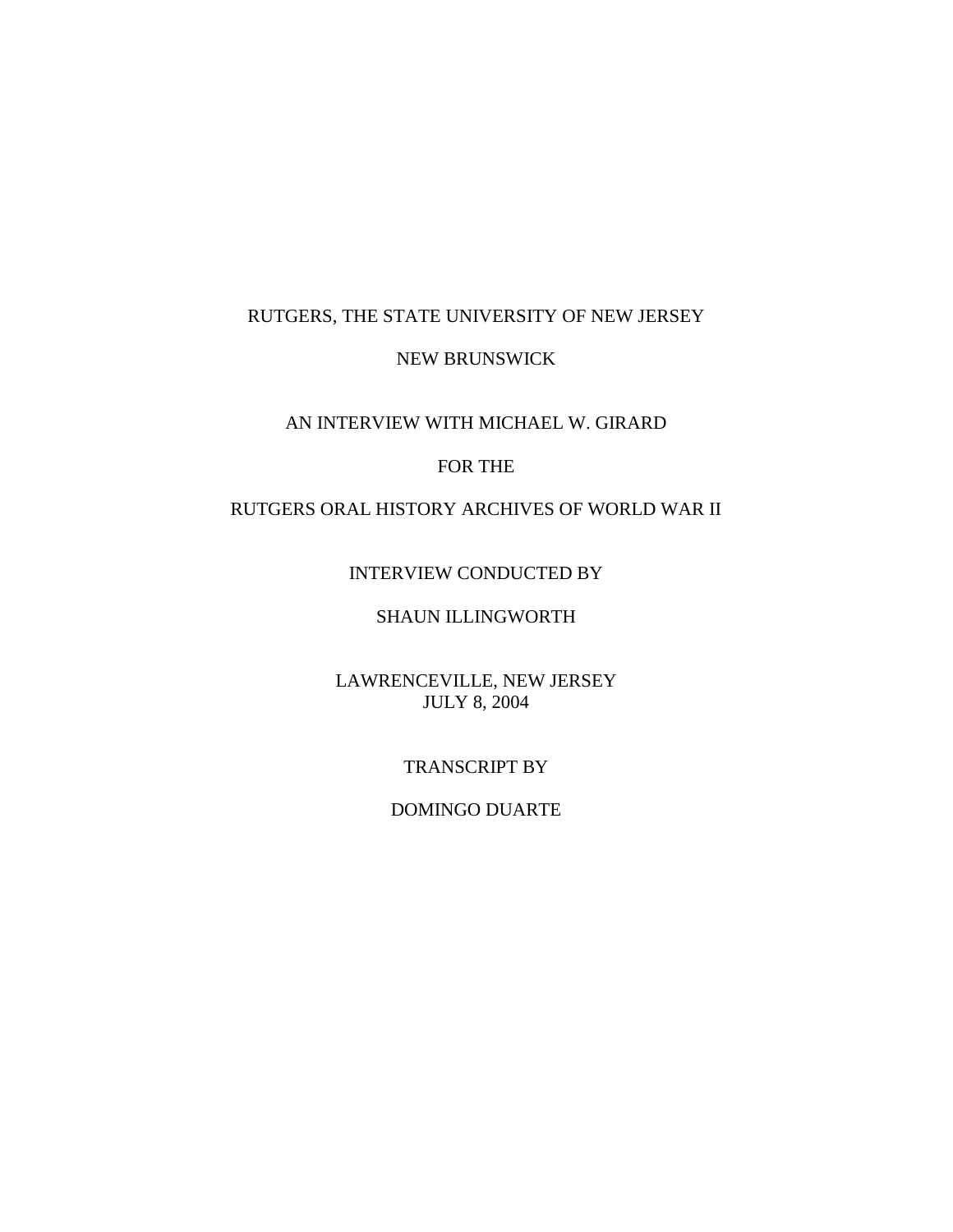Shaun Illingworth: This begins an interview with Mr. Michael William Girard on July 8, 2004, in Lawrenceville, New Jersey, with Shaun Illingworth. Mr. Girard, thank you very much for having me here for this interview. To begin, can you tell me a little bit about your father? Where was he from? What did he do for a living?

Michael Girard: My father, well, my father was an iceman, delivered ice to homes, small pieces of ice and large, and he also had taverns, beer taverns, that he … took the ice to, you know, bigger pieces to keep their beer cold. … In the long run, that … phase of business died out because refrigerators came in and delivering the ice went *kaput*. Now, they don't do that.

SI: Did he make deliveries with a horse and wagon?

MG: Well, he … started with a horse and wagon, but that wasn't too good, because it was too much upkeep to take care of the horse and that phased out, and then, he ended up with two trucks, big trucks, service trucks, and I guess we delivered, in a day, [to] maybe … forty, fifty customers for ten cents, ten-cent piece of ice, twenty-five cents, and it was a tough job, because we had to go up, sometimes, three floors, two floors, and you had to … empty the thing where the ice goes and some ice boxes, they weren't too tasty, whatever you want to call it; … the ice [box] smelled.

SI: They were dirty.

MG: Yes, a little bit.

Madeline Girard: Where was your father born?

MG: Oh, my father was born in Philadelphia and he moved to Trenton. … I guess he got married in Trenton and stayed there for a while. … My father left my mother for somebody else and he left; there was four boys in our family … and he left four boys for my mother to raise, to fend for herself and, for a while, we all lived in this one house in Trenton and we managed. …

SI: Can you tell me a little bit about your mother? Where was she from?

MG: Yes. My mother was born in this country, way back in the 1900s, 1897, in that area, and she had a job. She got a job … working in the doll factory, making little dolls. … The name of the place was Horseman Dolls; today, they're probably worth a few dollars, because they're out of date, but I don't have any dolls saved up. … As time went on, my three brothers and myself, and my mother and an elderly woman, … she also lived with us, she paid a little bit of rent, and then, the three brothers, we did jobs and I had one brother who … ended up being a lawyer, my brother, Vince, who was my twin brother, and he made out good in the Army. He was in the Ordnance Department down in Delaware and … he ended up as a major. … Me, I ended up … as an orderly [in the medics] and I did that for a year or so and that was the job that pertained to cleaning up, keeping the hospital clean, sometimes, helping the nurses to deliver the pills that the soldiers needed. The soldiers … came from the field hospital, the station hospital, and, if they needed more treatment, they would go to a general hospital and, from the general hospital, they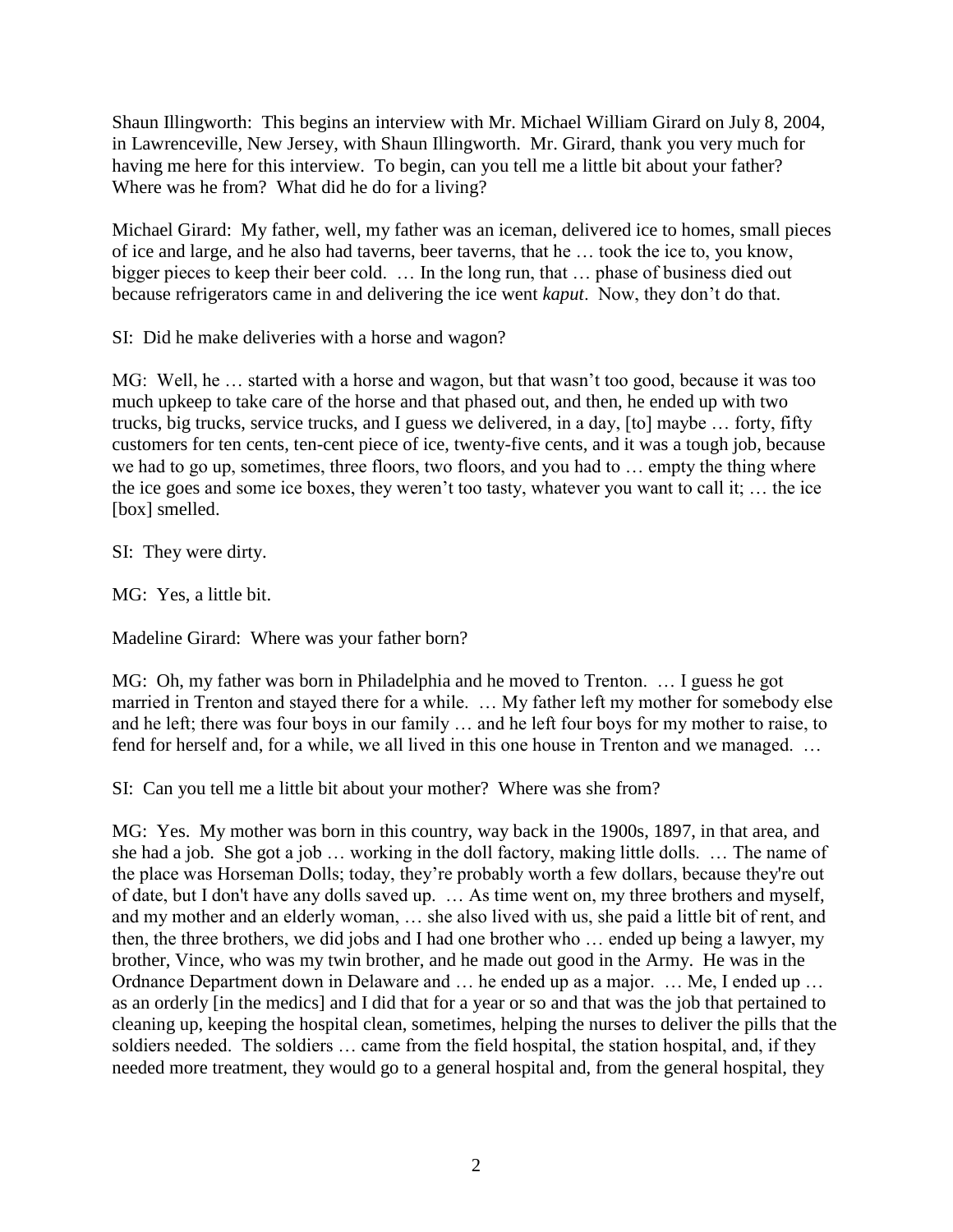would find out what they're going to do with them, whether the soldiers could go back to duty or send them home for recovery.

SI: You enlisted in 1943, when you were twenty-nine.

MG: Yes, yes.

SI: You were a bit older than the average Army recruit. Why did you join the Army?

MG: I was inducted. I didn't join. I was drafted. There were four brothers and we all went into the Army. One was in Africa, one was in Delaware, I went to England and … my brother, Anthony, went to Italy and he acquired a disease, sciatica, it was like a rheumatism, and they discharged him and sent him home. …

Madeline Girard: I think, Shaun, at that time, … it was pretty messy. They needed more help, probably like what's happening now with the Reservists [in Iraq]. So, we never thought he'd go in. They thought they'd leave him.

MG: You know, they'd taken four brothers, … that was unusual and I had tried to stay out of the Army, to help my mother with her condition, you know, because jobs were scarce, … but she did have this job and she maintained the house and we did all right.

SI: Where did you work before you went in the service?

MG: ... I worked at [the] John A. Roebling Wire Mill and the thing that was so important about the wire mill job and John A. Roebling is that we made submarine nets, they were called grommets, and it was a circle about sixteen inches around and we intertwined the wires within all these other wires and made a big, big net and they would take it to the Army. … I know that they were to protect, … like, at Pearl Harbor, they would put the nets down in the water to prevent the submarines from coming in.

SI: How did the demands of the war affect your work in the factory? Were they pushing you to get the nets out faster?

MG: Not really, because it was a tough job on the hands and, like, I had to make these nets. When I got done in the morning, I could hardly pick up a cup of coffee, because it hurt, ... but the job did pay good and I guess it was worth it, because I made a few dollars. My brother, he was discharged, my twin brother, he became an officer, down in Delaware. … My youngest brother, Frankie, he became an aviator and he flew the Hump, what's called the Hump, over the Himalayas, and he had some stories that he could tell and he told me one where he was flying this airplane and he fell asleep, because he had the plane on automatic, and he almost crashed, but, luckily, he woke up in time and it all worked out all right.

SI: How did the Great Depression affect you and your employment?

MG: Well, I was fortunate enough to work in the hospital.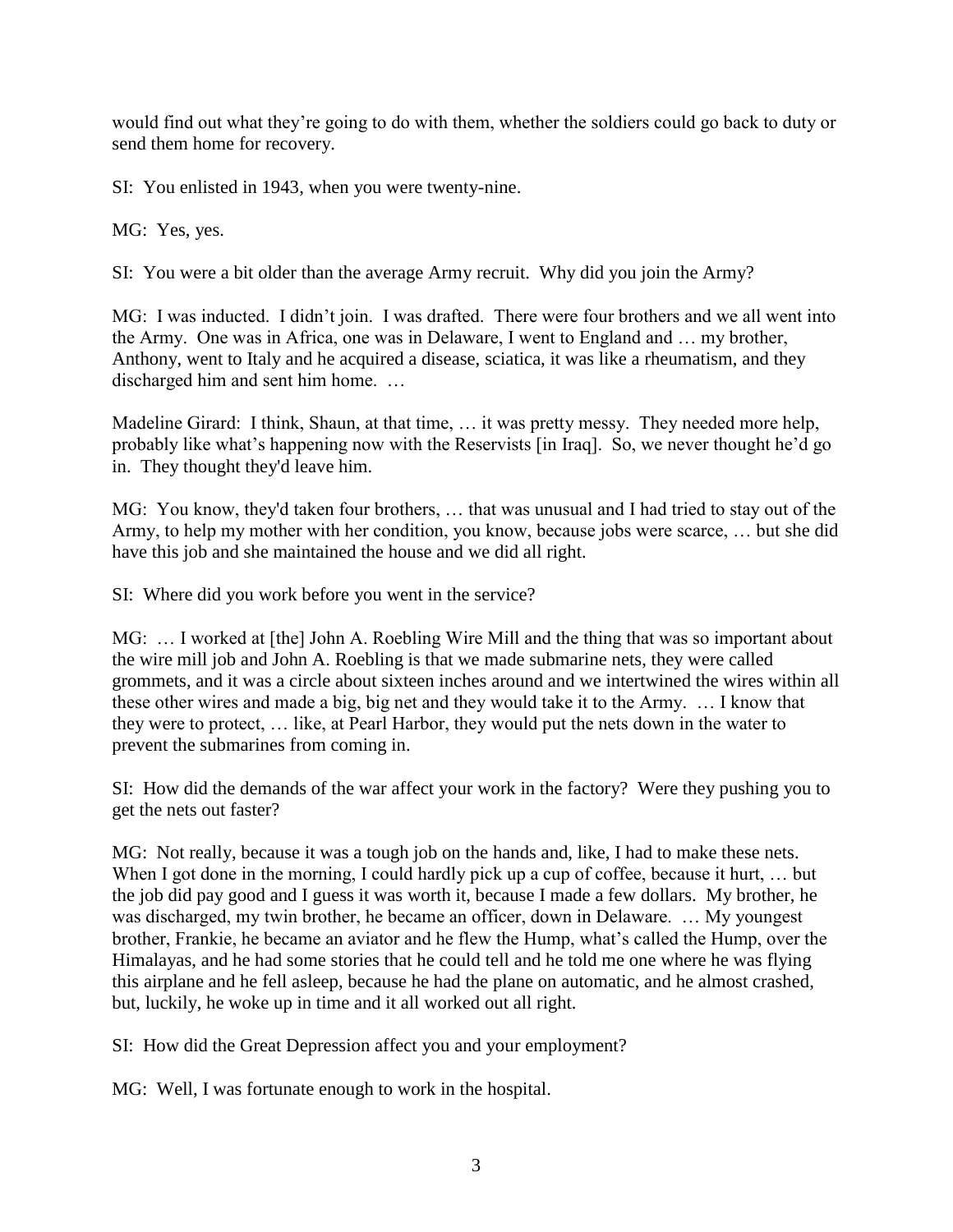Madeline Girard: ... Before you went to war, the Depression. ...

### [TAPE PAUSED]

SI: We were discussing the Great Depression.

MG: I did all right, because I used to play cards, poker, whatnot, and, if I was lucky, as a matterof-fact, for many, many years, I sent my whole check [home] from the Army. That wasn't much money. What is it, fifty dollars a month? … We used to play cards. Maybe I would win, maybe I'd lose; if I won, I sent the money home, if I lost, okay. So, while I was in the Army, they gave me a job, … they called it a dog robber. … That was the nickname for a guy, soldier, that would keep the huts clean for the officers, keep the huts clean, build a fire in the cold weather, get everything ready for the next day for the soldiers and I did get paid five dollars a month for doing that. So, that was another revenue that's coming in to me and I would send that home. So, in the long run, everything was working pretty good. My brothers were safe where they were. I was safe in the hospital, but, like, in 1944, I was a little worried, because that was the time of the Bulge, you know, and I was worried that maybe they would take me and put me in the frontlines over there, but they didn't do that, but, anyway, it ended up, all four brothers came home alive and in good health.

SI: What was your first experience in the Army like, your induction, when they brought you in and sent you off to basic training?

Madeline Girard: ... Here's your chance to tell the story I want you to tell. [laughter]

MG: Am I doing all right so far?

SI: Great.

MG: I must tell you about this story. They had amateur boxing. I was not a boxer. I could handle myself with my fists, but not a boxer. So, me and this fellow from New York, I forget his name, we entered into the amateurs. So, while we were waiting to box, this one big, tall guy, five, six feet, we talked. He says to me … that I look like … I've fought before. I said, "No, no, I never fought before," but, anyway, we got in the ring and this guy, big, tall six-footer, he hit me with a hand that came from the floor and that was in the first round and he hit me and I was dizzy. So, I fought for three rounds, … like, in a fog. So, anyway, after the three rounds, they gave the other guy a big ovation. They liked the fight, they liked the boxing match and they had a hard time figuring out who's the winner. They had these three guys; they decided by tossing up a coin. I mean, it was so close, but I didn't win. I was eliminated, but, in the meantime, I knew, if I won that bout, I knew who I was going to box next and that was a little, short Indian, muscular, and he looked strong. So, I was glad that I lost the bout and we left, and then, when we got to our hut, … the soldiers at our hut, they were all saying, "That was some fight." …

Madeline Girard: Michael, I think Shaun wanted to know, did you want to know when he was first inducted?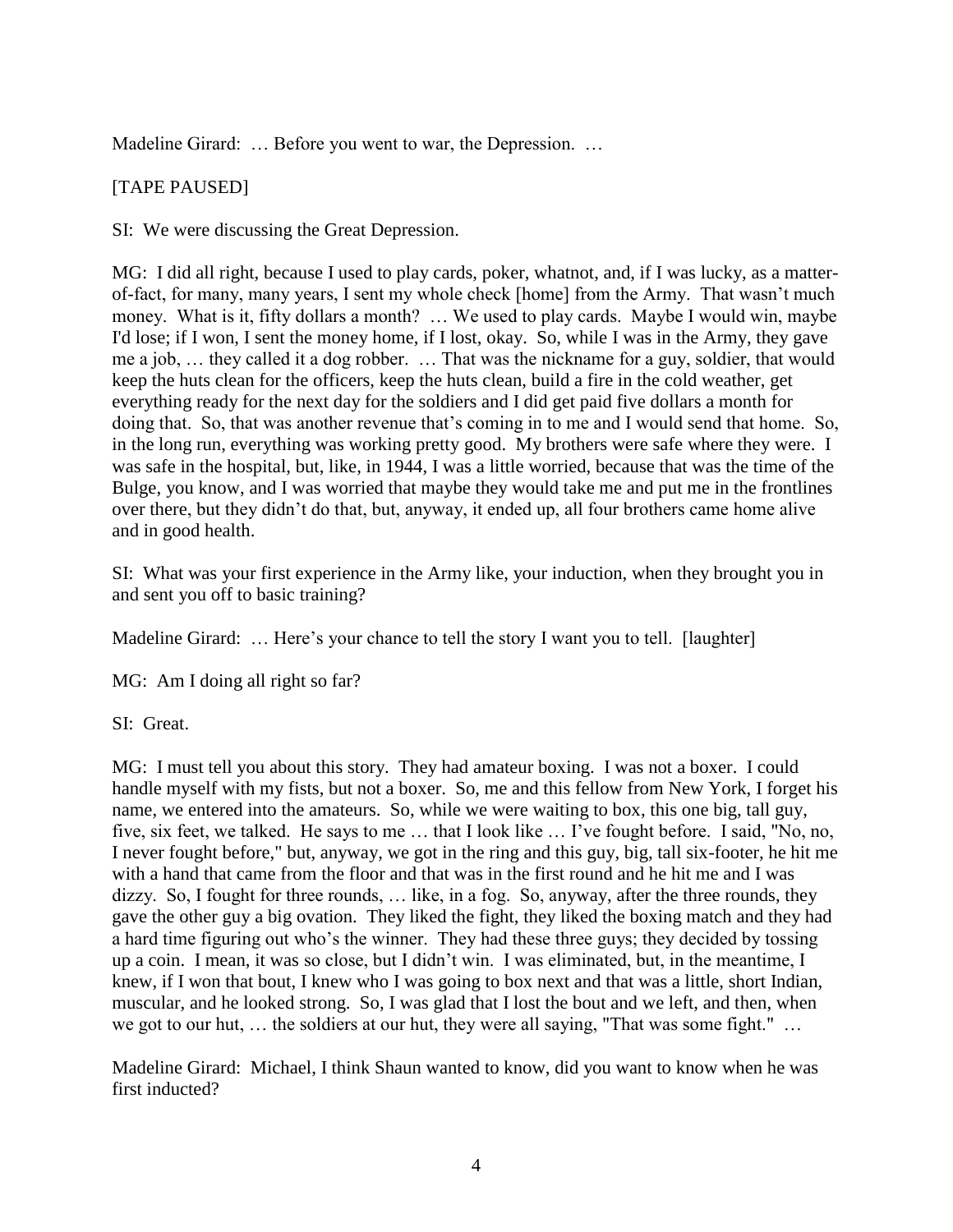SI: Yes.

Madeline Girard: Where did you go?

MG: I went to Fort Dix.

SI: Was going into the Army a shock?

MG: You could say it was a shock, because, well, I was in the National Guard. I did join the National Guard when things were tough. I just joined it to get the little pay that they gave you, but, eventually, I got out of that. Then, I got this job making these grommets in the Roebling plant. That was paying good money.

Madeline Girard: Michael, when you left Fort Dix, where did you go then?

SI: Where were you sent for training?

MG: … Camp Pickett, Virginia. That's where I took medical training.

SI: What did your training consist of?

MG: The funny thing, when I went in, they asked me what field I would like, you know, and I'd like to be a cook. Anyway, it ends up that they put me as a helper to the patients and I did that for a long time. … I was in the Army two-and-a-half years, the big part was in the Medical Department, and I would take a job cleaning up for the officers. That was the dog robber.

Madeline Girard: Honey, he wants you to tell about the AWOL.

SI: Yes, please tell me about that.

MG: You want to hear about that? … You won't go back and … [laughter]

Madeline Girard: They're not going to get him. [laughter]

SI: No. [laughter]

MG: Well, anyway, while I was in the camp, me and this other fellow from Brooklyn, we decided that we would go … AWOL, because I just had gotten married. I got married in April and I was overseas in …

Madeline Girard: No, you weren't overseas, yet. You were at Camp Pickett.

MG: Yes, I was in Camp Pickett, but I stayed at Camp Pickett three months or so and … they sent us overseas and, there, I joined the [hospital].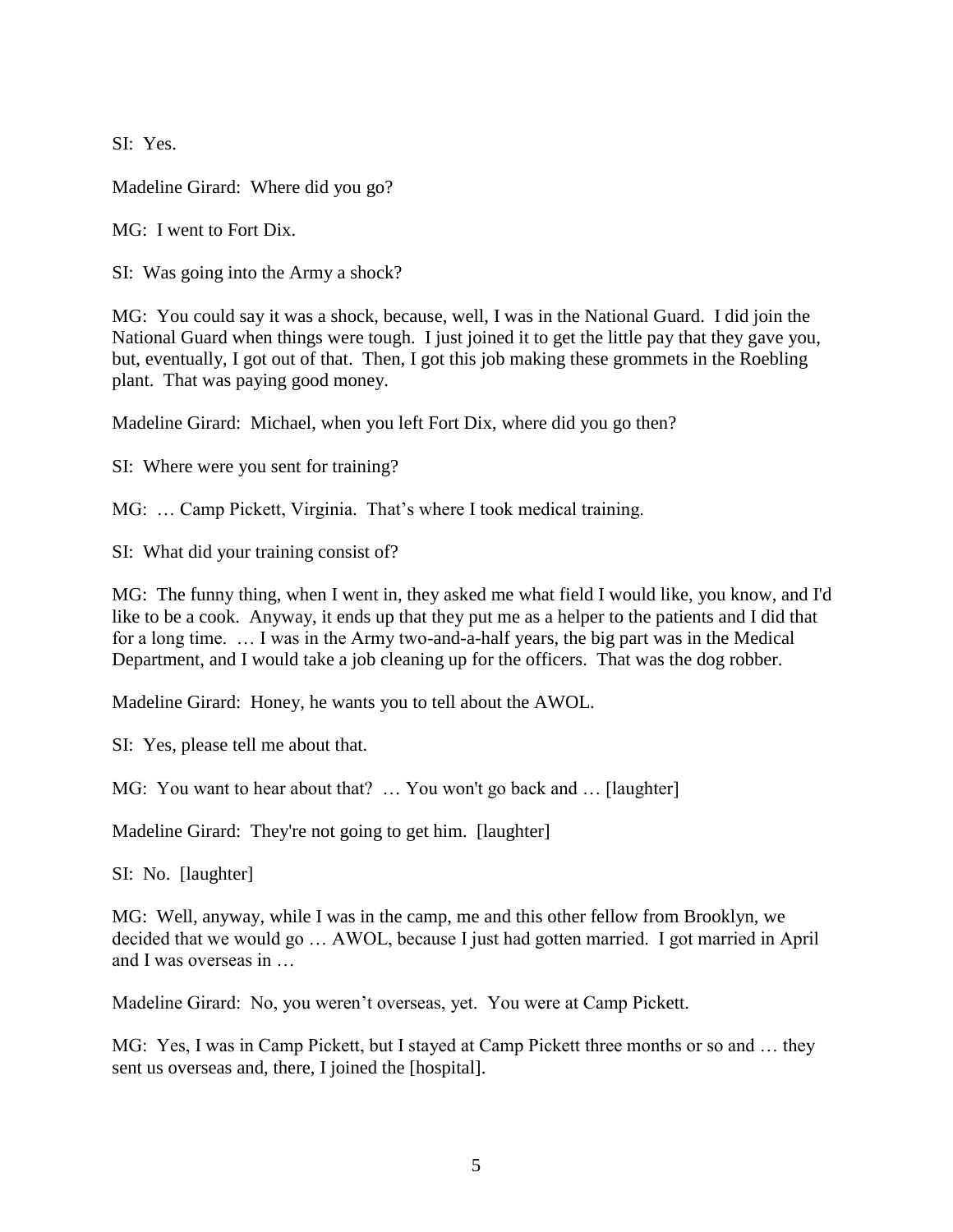Madeline Girard: You were going to tell him about when you went AWOL.

MG: I went AWOL. We bummed rides. We found out that, instead of coming south, we're going the wrong way, anyway. So, anyway, we get this here ride and the guy dropped us off at the entrance to the hospital where we originally started. So, finally, we got the ride and we went home. I was married less than three months and I was glad to have that little bit of time at home with my wife and family and, anyway, [I] ... went back to my outfit and they had my name listed as a worker for KP, kitchen police, and the first sergeant, he came up to me and told me that I'm being reprimanded for going AWOL. So, he says I have a couple of choices; either I could be reprimanded by general court-martial or give you kitchen police, KP. I said, "Well, you know, I'll take KP." It was only going to be for a week and I was going to be confined to the outfit in the KP. So, it's an experience that I didn't mind doing, KP; it was worth it.

SI: How did you travel overseas?

MG: Boat.

SI: What was the voyage like?

MG: We went over, half of us were on one boat and the other half on another boat, and, in that boat, between the two boats, they had the (shells?). This is the Army. So, I found a good book to read, it was called *The Robe*, religious. It was a good book. So, I read that book. Anyway, then, … they gave me an outfit to join. It was an outfit that was from Iceland and I joined that outfit and it wasn't bad. … I had to deal with the nurses and, while I was there, after a time, they brought nurses in and the nurses were black and it's the first outfit … that had black nurses and that seemed to be the big thing, the nurses, you know, because … [of] the discrimination and all that stuff there. So, anyway, they were happy, and so, everything was going fine, doing my job, and then, after [a few] years, it was time to be sent home. So, we came back [through] one outfit and all the outfits were called after a cigarette, like, Camp Chesterfield, Camp Sir Walter Raleigh, Camp Lucky Strike. So, that's where I went to a general hospital; we were discharged from there. It was the 239th General Hospital … and that's where we got discharged from to [go to] the States. …

SI: Can you describe what you did when you were helping the patients? What were some of your duties? Does anything stand out in your memory?

MG: Just I would deliver pills to the different soldiers. Some of them were banged up pretty well, pretty good, and a lot of them made it home, some didn't, had to go back to the war. That's the way it was at the time.

SI: What kind of interaction did you have with the nurses and doctors? What kind of relationship did you have with them?

MG: Well, you know, I get along good with the nurses and the doctors and I got a job, another job, as, I called it, a dog robber. I would take care of the hut, the hut that the officer was in. … If it was the cold weather, I would prepare the fireplace for the officers when they got off duty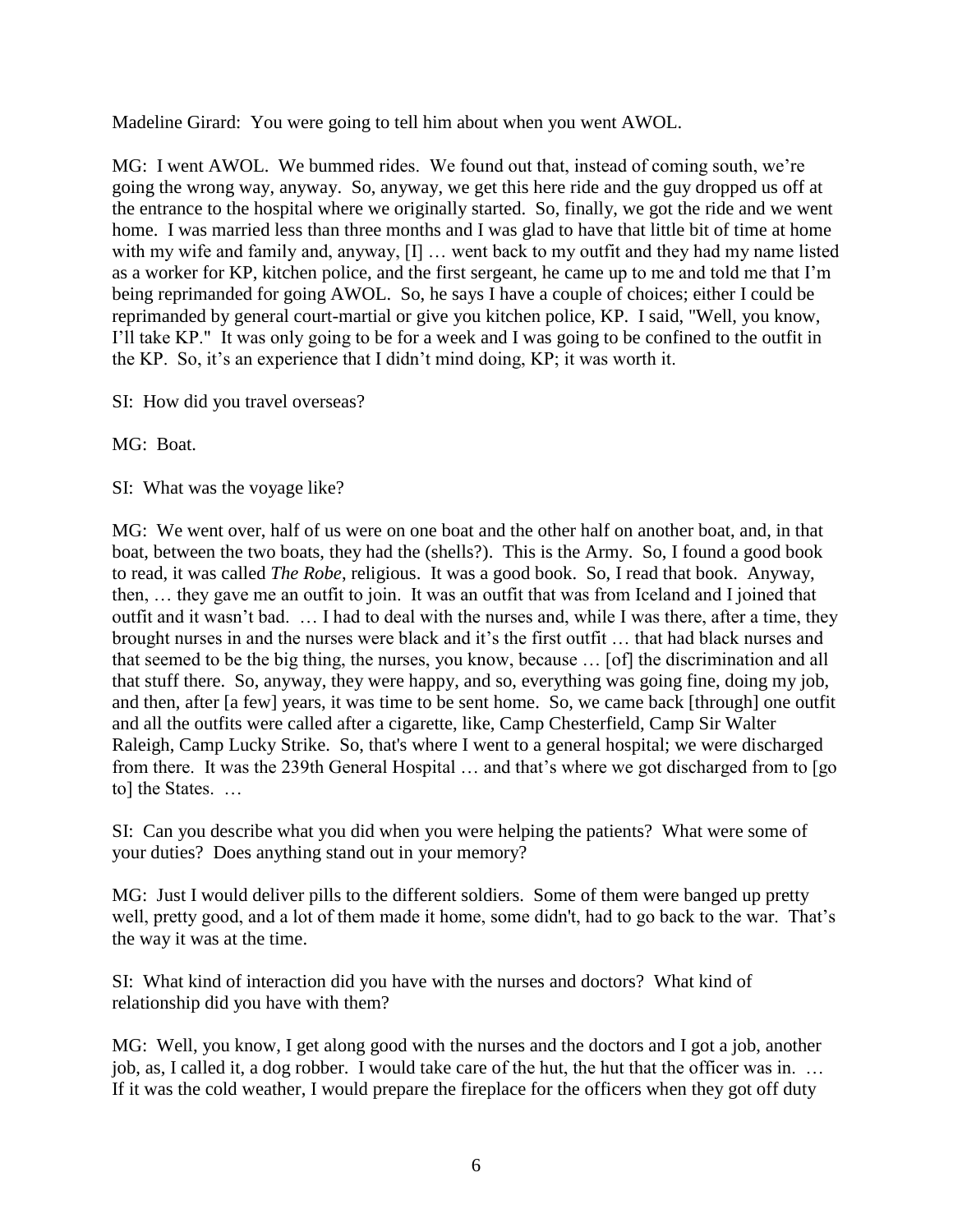and I was paid for that. I got five dollars a month. I was working for a captain in one. I had two huts, ... a captain in one hut and a lieutenant colonel in the other hut, and I can't remember ... who the officers were, but I know there was one officer, the lieutenant colonel, he got away without paying me my five dollars, which, you know, it was a big thing for me, five dollars. I think, five dollars, at that time, was worth, like, a pound.

Madeline Girard: How did he get away? Did he get discharged? Was he sent home?

MG: Who, the doctor? Yes, we were headed for home, all of us, doctors and all.

Madeline Girard: … He just forgot to pay you.

MG: Well, whatever happened, I imagine he did, but I didn't go broke.

SI: When you were in England, did you ever go on leave? Did you visit London?

MG: No. When I was over there, I was, like, just married, lovesick, and so, I didn't do too much of that. I could have gone to London, you know, anywhere, but I didn't go.

Madeline Girard: But didn't you go to Paris? Where'd you send all that perfume and everything [from]? Remember that? You sent the jewelry, the perfume, the toys. Where did you send them [from]?

MG: I was at this hospital, but you could take trips, too.

Madeline Girard: Did you go to Paris?

MG: Sure. I went to Paris. I was in London.

Madeline Girard: That's what Shaun wants to know.

MG: No, I was taking these little trips, not long, you know, but just a couple of days, overnight.

SI: Do any of them stand out in your memory?

Madeline Girard: Didn't you go to Versailles when you were in Paris?

MG: Yes. I went to Versailles, where they made the big treaty, the Versailles Treaty.

SI: Do you remember where you were when V-E Day was announced?

MG: Well, probably at this station hospital.

SI: Were there celebrations?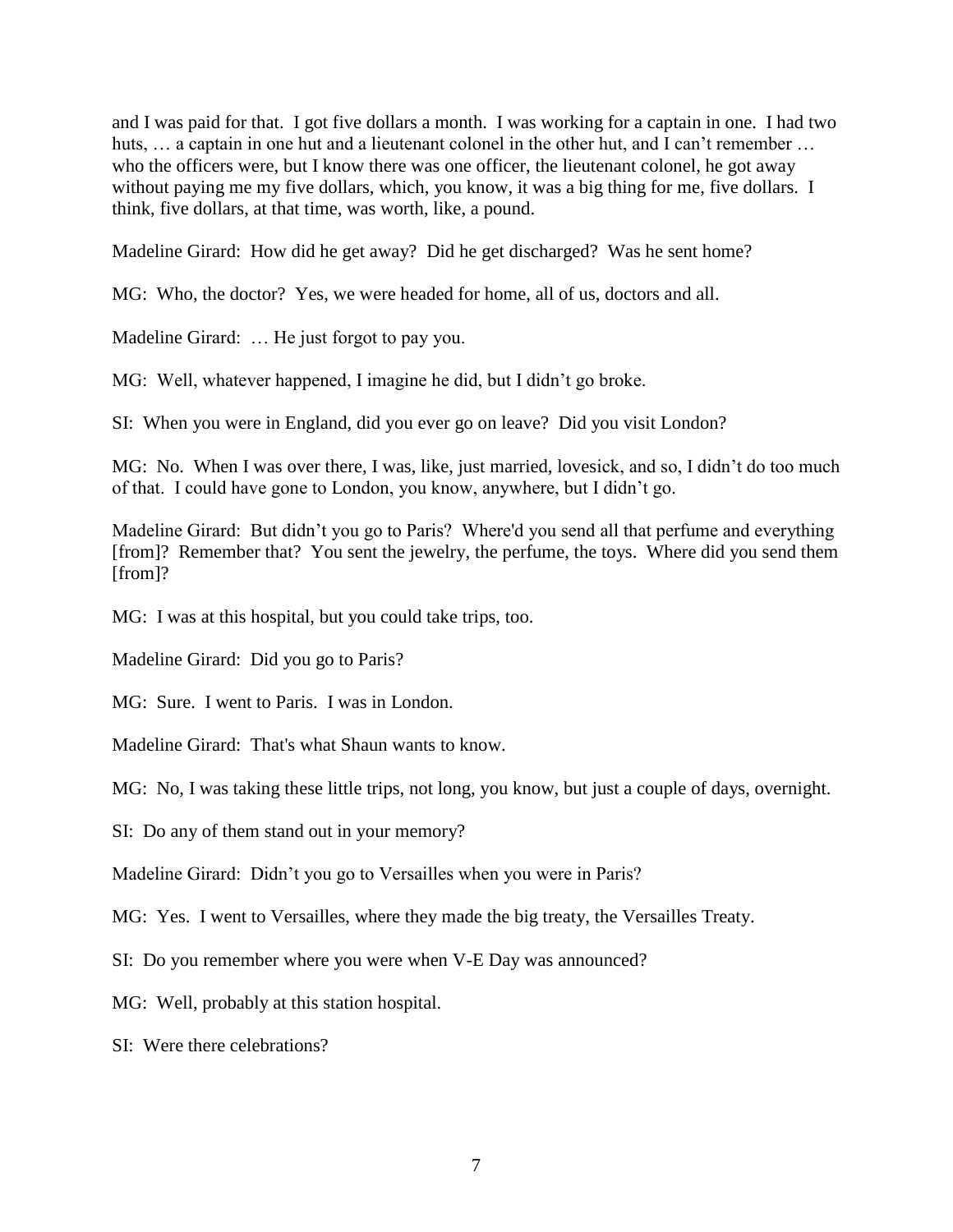MG: Well, everybody was happy. So, yes, everybody did what was natural when you heard the war was over.

SI: After V-E Day, did you think that you might have to go to the Pacific?

MG: I was just saying about 1944, they were tough times … and they needed men in the Pacific. So, I was a little worried that they would put me in the infantry and send me in there, because I did have the training, the basic training, to hold the gun and all that kind of stuff. So, it was possible that I could have gone there, but it didn't happen.

SI: Were the African-American nurses at the hospital Army nurses?

MG: Army nurses.

SI: All right. Did anyone not accept them? Were there any problems?

MG: I don't think so, none in my mind, anyway.

SI: Were there any patients who refused to be treated by them?

MG: No, not that I know of. I mean, they would have to be silly to refuse the help of the nurses, just on account of being black.

SI: Were they housed in segregated quarters?

MG: They probably had their own huts. I'm not sure whether they were intermingled; I am not sure about that. That's a long time ago.

SI: Were there any air raids while you were at the hospital?

MG: No, where we were was pretty safe. It was pretty safe.

SI: Did you ever interact with any British civilians, perhaps in the local town?

MG: Well, I used to go to town and have a few beers and had a beer with the British. We got along good.

SI: Did you get a feel for what they were going through? Did you find out anything about them?

MG: Not really, because I figured they were … going through the same thing that we're going through. So, you know, it's all the same. What we do, they do.

SI: Do you remember where you were when Pearl Harbor was attacked?

MG: I guess I must have been in the camp, in the barracks.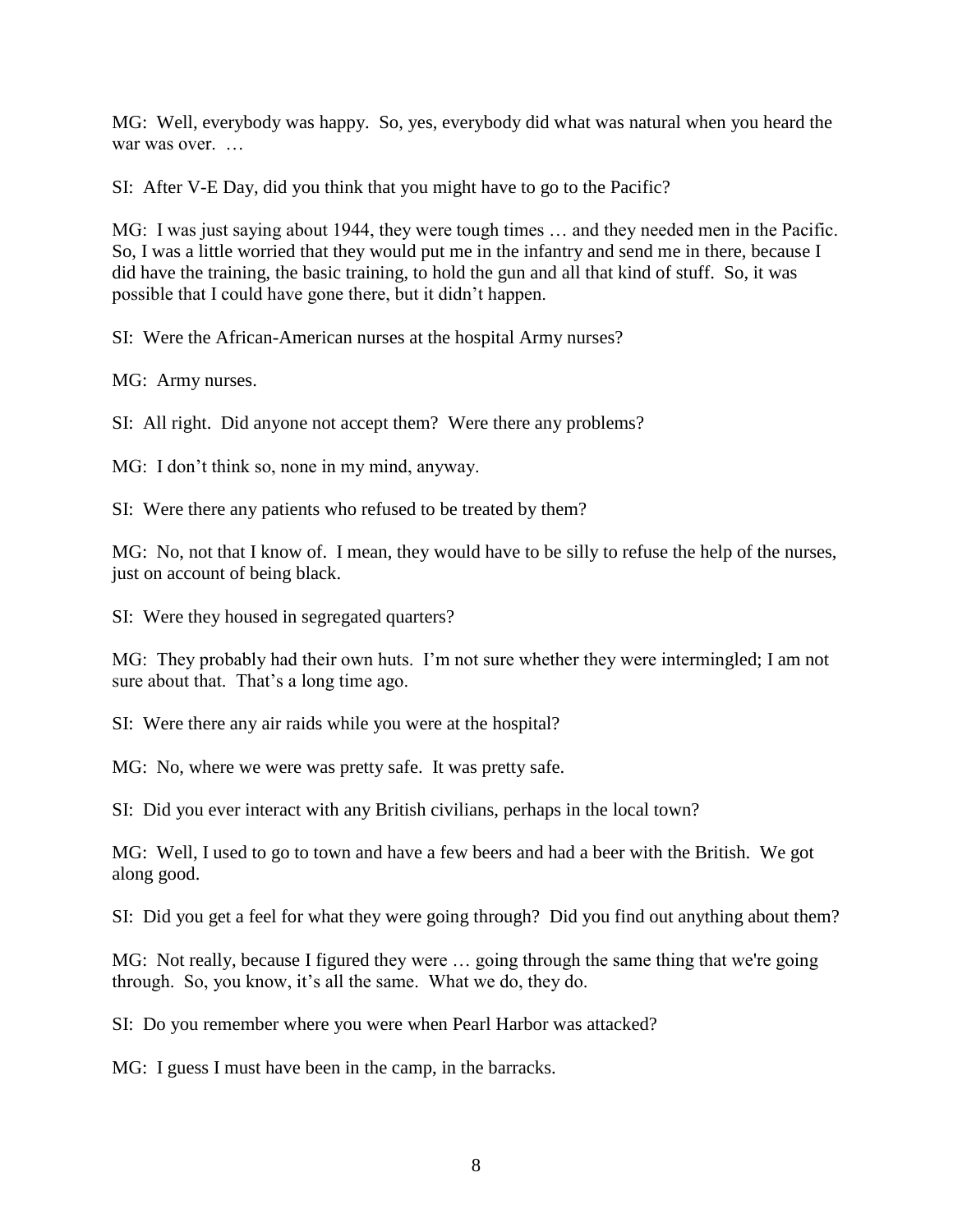Madeline Girard: No, you weren't in the service, yet. I was at home. We weren't married, yet. Am I right about that, Shaun?

SI: In 1941.

Madeline Girard: We were at home. You must have been at home. It was a Sunday morning. Remember that?

MG: I should remember, but …

SI: Before Pearl Harbor, did you know anything about the war in Europe?

MG: Only what I read in the papers.

SI: Did you think that America would get involved?

MG: Well, you know, it was the draft and you're always worrying [when] you number's coming up.

Madeline Girard: You know, Shaun, at that time, people went to the movies to see the Fox News. That's where you got the real scoop. We thought that was a great thing. [laughter]

SI: You mentioned that you often played cards when you were in the service. Did you do anything else for fun?

MG: For fun? Yes, we played softball, baseball, and I was a pitcher. To make things short, I get a hit, I'm on first base, and then, I'm working myself over and around and I get to third base. For some reason, they hit the ball and they made a play for me at home plate and I slid into the home plate and I ran into the catcher and I dislocated my shoulder, my clavicle. So, I had it taken care of and everything was fine.

SI: How was the medical care?

MG: It was good. Yes, I forget how long I was walking around with a sling, you know, but I had the cast all the way down here [the wrist].

SI: Was there anything else besides softball?

MG: Softball and cards.

SI: Did you work set hours, nine to five? How often did you work?

MG: I'm just thinking, I was probably working a shift from three to eleven, maybe. ...

SI: Did it get boring after a while?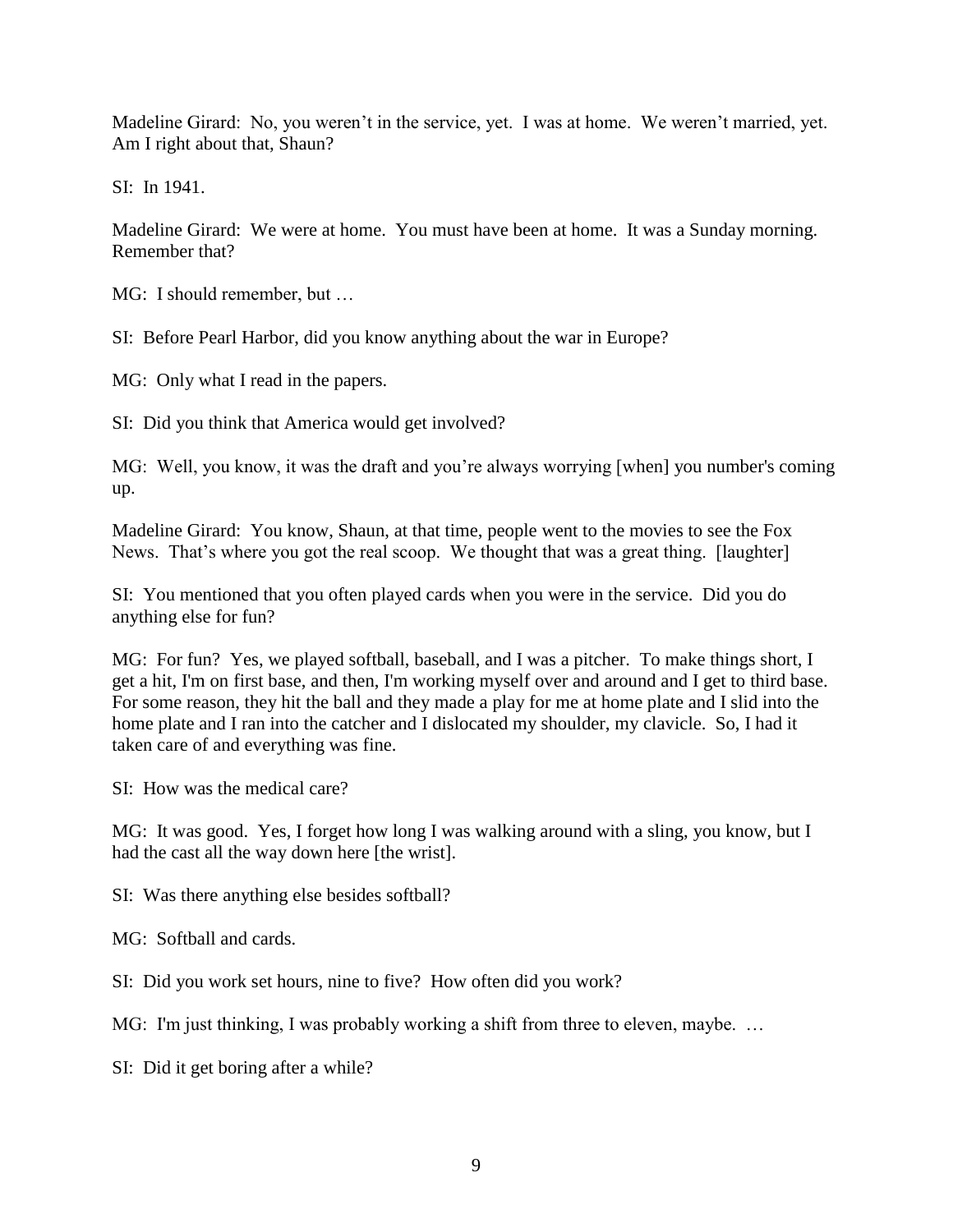MG: Bored?

SI: Did they ever change your work?

MG: No. It was the same thing, cleaning up, take care of the patients.

SI: Did you ever talk with the patients and find out where they had been?

MG: No, I didn't. No, I was just doing my job.

SI: When you returned to the States, how long were you in the service before being discharged? Did you have another assignment after you came back?

MG: I don't think so. I was just waiting for my number to come up and send me home.

SI: Did you give any thought to staying in the Army?

MG: No way. Maybe I should have, … because twenty years was up and it went by fast [laughter] and I [could have] got a pension for twenty years. I could have been retired at a young age.

------------------------------------END OF TAPE ONE, SIDE ONE----------------------------------------

SI: What did you do in the National Guard before the war? Was it just training?

MG: Yes, it was training. I can remember training to shoot the machine gun, but I wasn't in the National Guard too long, because, you know, it was a volunteer thing. …

SI: Did you sign up for a certain number of years?

MG: I think we had to sign up for, I don't know about years, but, you know, months or whatever. We went to the Armory.

SI: In Newark?

MG: At Trenton and that's where we did the training. You had to learn to put it together with your eyes closed. …

SI: Did your National Guard unit try to call you back when the war started?

MG: I don't think so.

SI: Do you remember rationing, before you went in the service?

MG: Gas, I remember gas, I remember green stamps.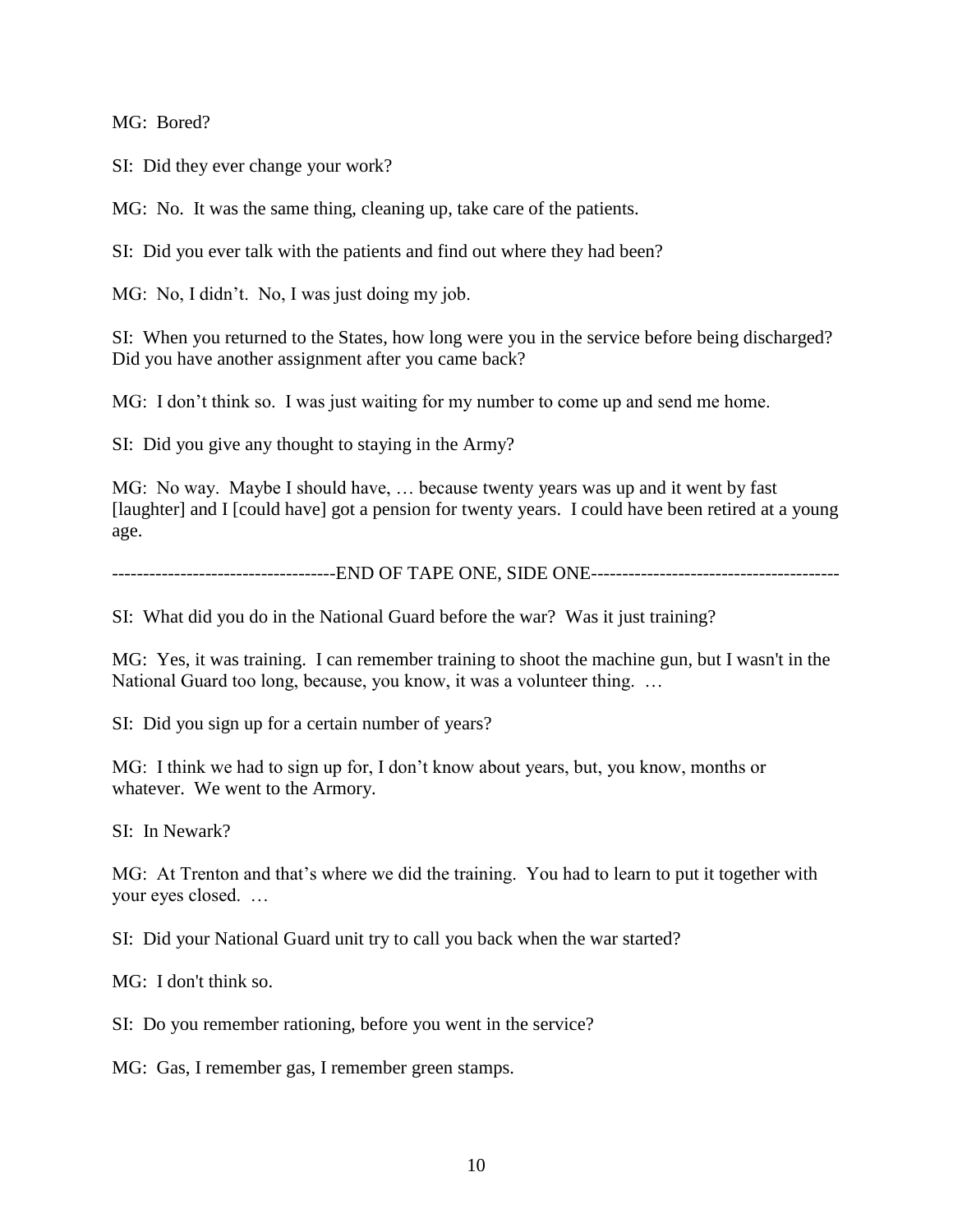Madeline Girard: Coffee, nylons.

MG: Silk. For some reason, I had a good source for silk, parachutes. I used to get the parachutes, you know, I can't remember where I would get the parachute silk, and I'd send that home to my wife and they made use of it. They made shirts, silk shirts, because the silk shirts, … you'd be a good dresser with that.

Madeline Girard: … We covered Kathy's bassinette with the silk.

MG: Yes, but I don't ... have a drop of silk.

Madeline Girard: We don't have any left.

SI: Do you remember anything else about how the war affected America, blackouts, civil defense drills, things like that?

MG: I can sort of remember blackouts in England, but we were pretty far back from where we were fighting. Whatever happened to me, I was on the safe road to coming home.

SI: Do you think that you were placed there because you had a wife (and child)?

MG: … I mean, they had all the information, you know. I've got the three brothers that were in the Army, different parts and everything. I mean, they have all that information.

SI: Did you correspond with your brothers and your wife?

MG: Yes.

SI: How often?

MG: I wrote pretty often to my wife and, to my three brothers, periodically, just wanted to know how they were doing, whether they were alive, were they seeing action. …

SI: Did any of them come to visit you while you were in England?

MG: No. … [When] I was on furlough there, I did meet a guy from the 'Burg. I'm originally from Chambersburg and I met a guy that worked in the butcher shop, Johnny Carmignani was his name, and I met him in England and we had a few beers, you know, but that was like a miracle to see him.

SI: After you got out, did you make use of the GI Bill at all?

MG: I went to refrigeration [training]. There was a place on Broad [in Trenton], near the battle monument; there was a building over there. They were teaching the soldiers all about refrigeration. So, I went there for a few lessons and I find out that it was too tough for me to understand, so, I dropped out.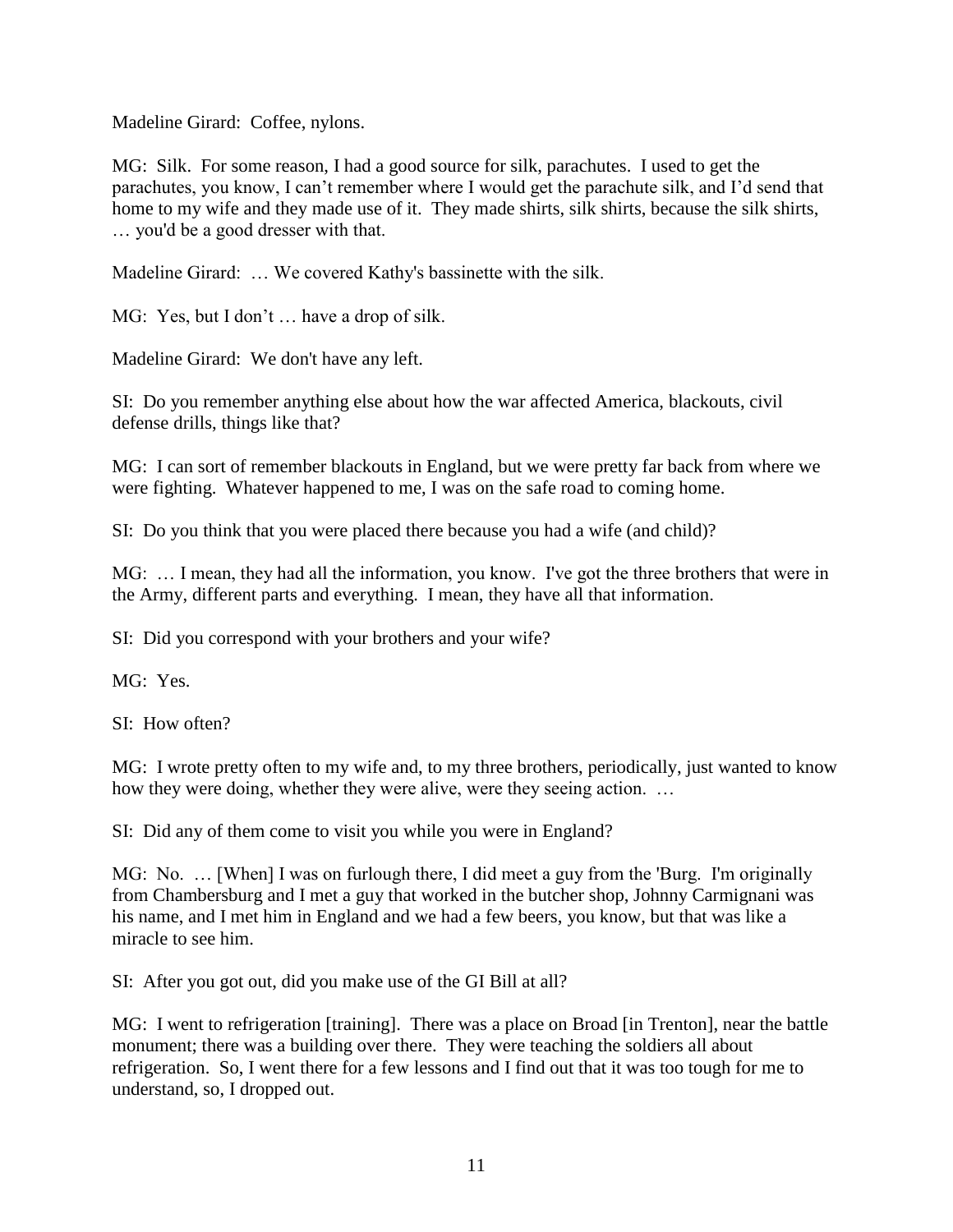SI: Were most of the people in that program veterans?

MG: Yes. I would have liked to take up barbering, … to be a barber, but it was too confusing. I would have had to go to Philadelphia … to take the lessons and that was too much for me to go back and forth to Philly for lessons. …

SI: What did you do after the war?

MG: After the war? I went back to Roebling. …

Madeline Girard: I guess they weren't making nets anymore and let you go.

MG: I told you, we made the submarine nets, yes.

Madeline Girard: And then, you worked for my brother, painting.

MG: Yes. When I got out of the Army, her brother was in the painting business, painting garages. So, that's where I went.

Madeline Girard: Then, you took the test for corrections.

MG: Yes, then, I took the test for corrections officer and I come out first and I could never understand it. I used to take Civil Service exams quite a bit. … So, anyway, I took this test for corrections officer and I come out first.

Madeline Girard: That's where he worked for about thirty years.

MG: So, I got picked to do the job and, like my wife says, I worked there for thirty years in the Corrections [Department].

SI: Which facility did you work at?

MG: The county.

Madeline Girard: I guess it was Mercer County Correctional [Facility].

SI: Is there anything that stands out from that experience? You must have had a lot of experiences with prisoners.

MG: Oh, yes. One thing, they had, they called them the Trenton Six; … six guys killed a dealer, a guy by the name of Bundy. Anyway, they had trials and taking temporary leaves and, you know, they cancelled some of the dates, and so, the Trenton Six was a big thing at that time and they all were convicted, guilty. …

Madeline Girard: They were all electrocuted?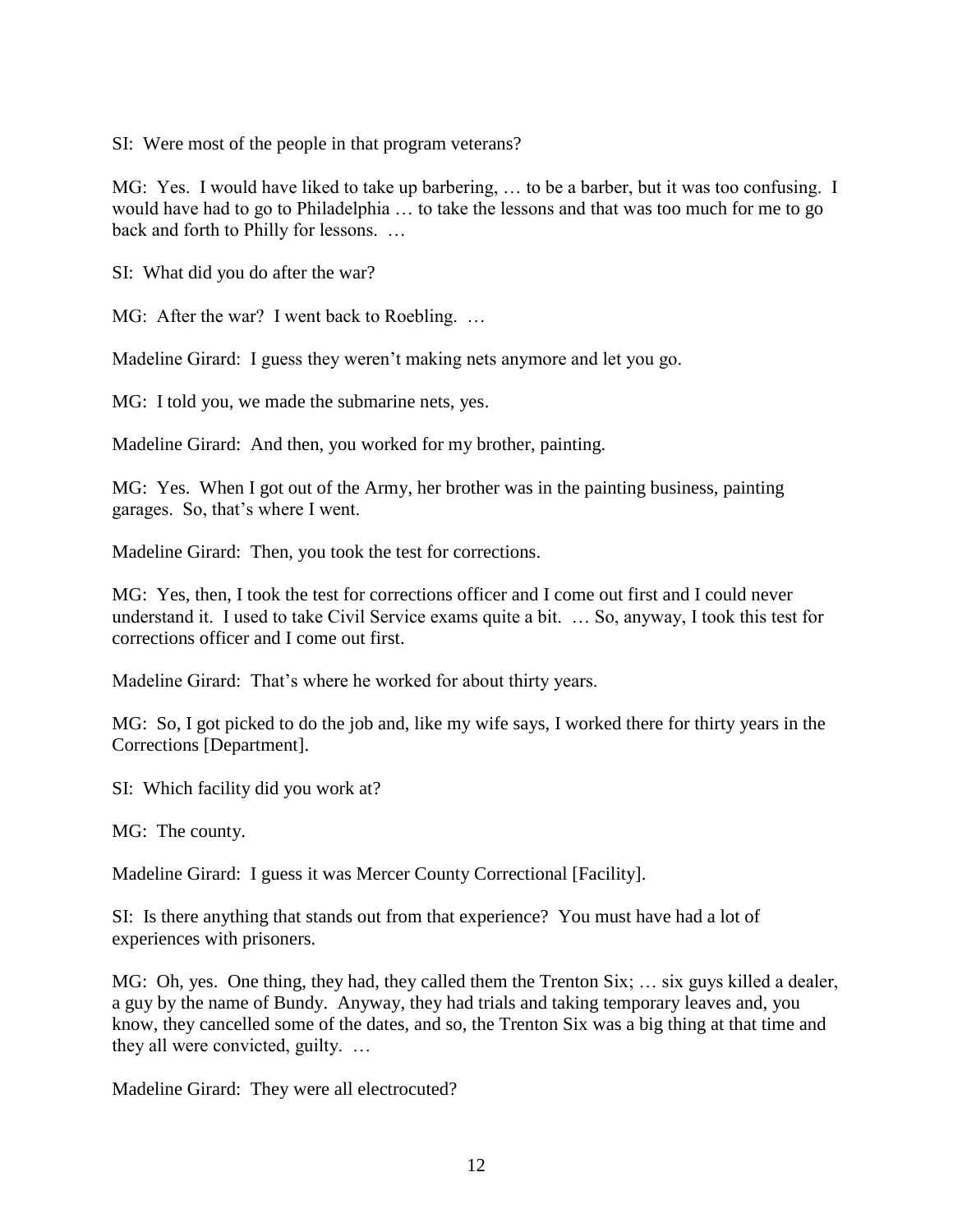MG: Oh, no. They were so long in jail that time went by; … so, anyway, all these Trenton Six, they all died outside of the jail.

SI: Were prisoners incarcerated in this facility permanently or were they just held there until they went to another facility?

MG: No, the county jail was the jail that would hold the prisoners for certain dates for them to go to court.

SI: This will sound as though I watch too many movies, but did anyone ever try to escape?

MG: [laughter] I had a lot of jobs in the jail. I used to work in the kitchen, cooking, and one guy got out. … The window was so small, this guy was small enough to get out of the window, and so, he got out, but he got caught, brought him back.

SI: Do you want to tell me how you met and married?

MG: Yes, we met at a wedding. I was not a best man, but an usher and she was …

Madeline Girard: Maid of honor.

MG: Maid of honor.

Madeline Girard: My cousin's wedding.

MG: Yes. I think she asked me to marry her. [laughter]

Madeline Girard: That's his story, Shaun, not mine. [laughter]

MG: ... We got married and we've been married for sixty-four years.

Madeline Girard: No, sixty-one. …

SI: Congratulations. Can you tell me a little bit about your children?

MG: Oh, sure. We have two children, a boy and a girl. The boy lives three houses down, over here. We also have a daughter, Kathy, who lives around the corner with her husband, Gary, and three children.

Madeline Girard: That young man that came was our grandson. ...

MG: We have seven grandchildren. …

Madeline Girard: Don't forget, we have two great-grandsons.